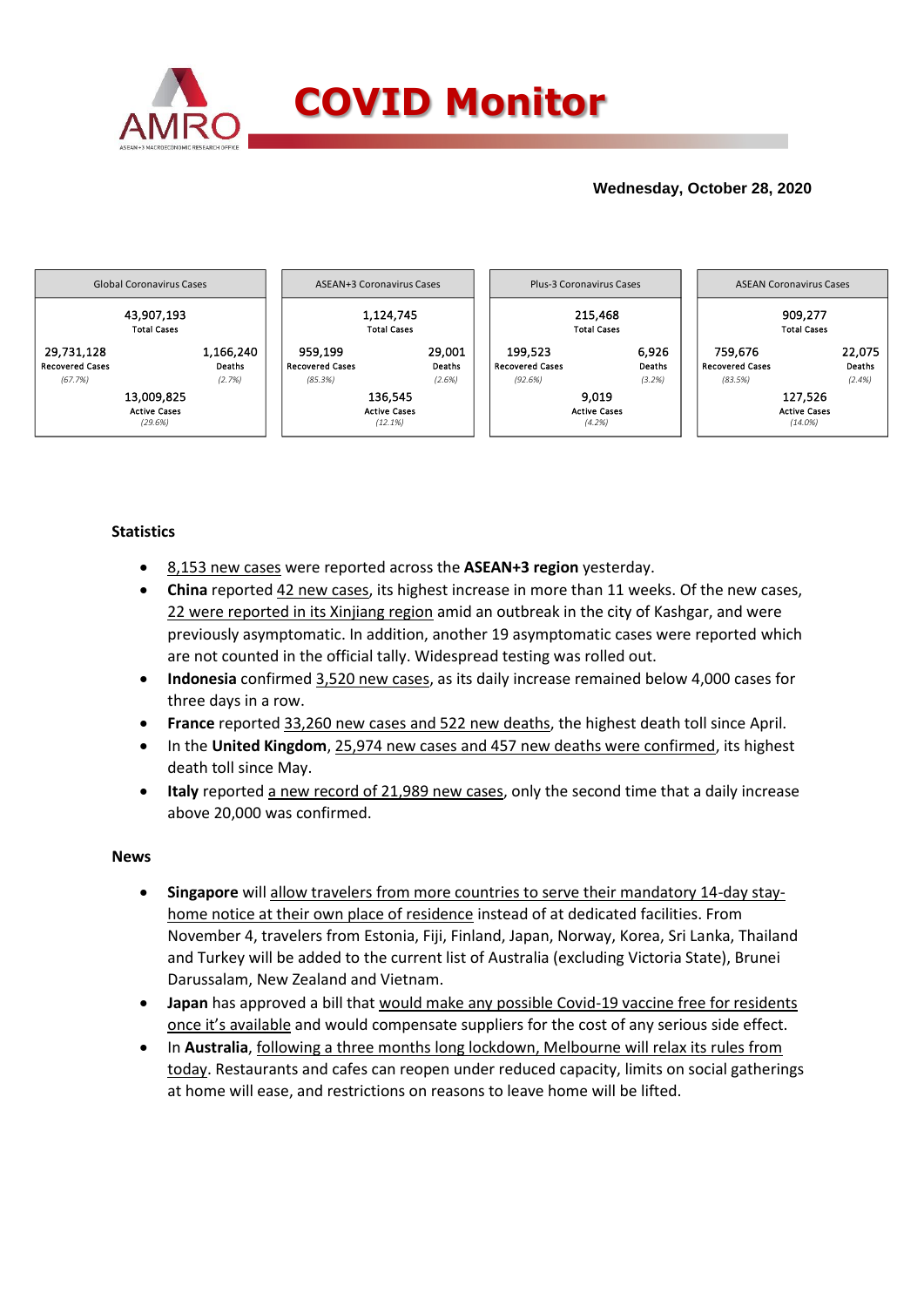

#### Overview of Confirmed COVID-19 Cases

| Data as of 27/10/2020 |  |  |
|-----------------------|--|--|
|                       |  |  |

|                      |                       |                            |                         |                          |                                         |                   |                 |                               |                             |                                    |                           |                                    |                          | <b>Resolved cases</b>    |
|----------------------|-----------------------|----------------------------|-------------------------|--------------------------|-----------------------------------------|-------------------|-----------------|-------------------------------|-----------------------------|------------------------------------|---------------------------|------------------------------------|--------------------------|--------------------------|
| Economy              | <b>Total</b><br>Cases | Cases per 1M<br>Population | <b>New</b><br>Cases     | New Cases per<br>1M Pop. | <b>New Cases</b><br>$(7$ -day avg $)^1$ | <b>ANew Cases</b> | Δ% New<br>Cases | <b>Total</b><br><b>Deaths</b> | <b>New</b><br><b>Deaths</b> | <b>Fatality</b><br><b>Rate (%)</b> | <b>Total</b><br>Recovered | <b>Recovery</b><br><b>Rate (%)</b> | <b>Active</b><br>Cases   | $(96)^2$                 |
| Global               | 43,907,193            |                            | 421,778                 |                          |                                         | $-72,925$         | 1.0             | 1,166,240                     | 6,843                       | 2.7                                | 29,731,128                | 67.7                               | 13,009,825               | 70.4                     |
| ASEAN+3              | 1,124,745             |                            | 8,153                   |                          |                                         | 128               | 0.7             | 29,001                        | 148                         | 2.6                                | 959,199                   | 85.3                               | 136,545                  | 70.3                     |
| Plus-3               | 215,468               |                            | 793                     |                          |                                         | 273               | 0.4             | 6,926                         | 6                           | 3.2                                | 199,523                   | 92.6                               | 9,019                    | 87.9                     |
| <b>ASEAN</b>         | 909,277               |                            | 7,360                   |                          |                                         | $-145$            | 0.8             | 22,075                        | 142                         | 2.4                                | 759,676                   | 83.5                               | 127,526                  | 86.9                     |
|                      |                       |                            |                         |                          |                                         |                   |                 |                               |                             |                                    |                           |                                    |                          |                          |
| China                | 85,868                | 61                         | 42                      | 0.0                      |                                         | 26                | 0.0             | 4,634                         | $\Omega$                    | 5.4                                | 80,932                    | 94.3                               | 302                      | 99.6                     |
| Hong Kong, China     | 5,308                 | 695                        | 5                       | 0.7                      |                                         | $-3$              | 0.1             | 105                           | 0                           | 2.0                                | 5,053                     | 95.2                               | 150                      | 97.2                     |
| Japan                | 98,146                | 780                        | 643                     | 5.1                      |                                         | 235               | 0.7             | 1,726                         | 5                           | 1.8                                | 89,465                    | 91.2                               | 6,955                    | 92.9                     |
| Korea                | 26,146                | 502                        | 103                     | 2.0                      |                                         | 15                | 0.4             | 461                           | $\mathbf{1}$                | 1.8                                | 24,073                    | 92.1                               | 1,612                    | 93.8                     |
|                      |                       |                            |                         |                          |                                         |                   |                 |                               |                             |                                    |                           |                                    |                          |                          |
| Indonesia            | 396,454               | 1,469                      | 3,520                   | 13.0                     |                                         | 298               | 0.9             | 13,512                        | 101                         | 3.4                                | 322,248                   | 81.3                               | 60,694                   | 84.7                     |
| Malaysia             | 28,640                | 862                        | 835                     | 25.1                     |                                         | $-405$            | 3.0             | 238                           | $\overline{2}$              | 0.8                                | 18,499                    | 64.6                               | 9,903                    | 65.4                     |
| Philippines          | 373,144               | 3,391                      | 1,514                   | 13.8                     |                                         | $-88$             | 0.4             | 7,053                         | 14                          | 1.9                                | 328,602                   | 88.1                               | 37,489                   | 90.0                     |
| Singapore            | 57,980                | 10,168                     | $\overline{7}$          | $1.2$                    |                                         | $\overline{4}$    | 0.0             | 28                            | $\mathsf{O}\xspace$         | 0.0                                | 57,883                    | 99.8                               | 69                       | 99.9                     |
| Thailand             | 3,759                 | 55                         | 13                      | 0.2                      |                                         | 3                 | 0.3             | 59                            | $\mathbf 0$                 | 1.6                                | 3,561                     | 94.7                               | 139                      | 96.3                     |
| Brunei Darussalam    | 148                   | 328                        | 0                       | 0.0                      |                                         | $\mathbf 0$       | 0.0             | 3                             | $\mathbf 0$                 | 2.0                                | 143                       | 96.6                               | $\overline{2}$           | 98.6                     |
| Cambodia             | 290                   | 17                         | $\overline{\mathbf{c}}$ | 0.1                      |                                         | $\mathbf{1}$      | 0.7             | $\mathbf 0$                   | 0                           | 0.0                                | 283                       | 97.6                               | $\overline{7}$           | 97.6                     |
| Lao PDR              | 24                    | $\overline{\mathbf{3}}$    | $\Omega$                | 0.0                      |                                         | $\mathbf 0$       | 0.0             | $\Omega$                      | $\mathbf 0$                 | 0.0                                | 22                        | 91.7                               | $\overline{2}$           | 91.7                     |
| Myanmar              | 47,666                | 893                        | 1,466                   | 27.5                     |                                         | 40                | 3.2             | 1147                          | 25                          | 2.4                                | 27373                     | 57.4                               | 19,146                   | 59.8                     |
| Vietnam              | 1,172                 | 12                         | 3                       | 0.0                      |                                         | $\overline{2}$    | 0.3             | 35                            | $\mathbf 0$                 | 3.0                                | 1,062                     | 90.6                               | 75                       | 93.6                     |
|                      |                       |                            |                         |                          |                                         |                   |                 |                               |                             |                                    |                           |                                    |                          |                          |
| Belgium              | 333,718               | 28,976                     | 12,687                  | 1,101.6                  |                                         | 12,687            | 4.0             | 10,899                        | 89                          | 3.3                                |                           | $\overline{\phantom{a}}$           |                          | $\sim$                   |
| France               | 1,206,014             | 18,556                     | 33,260                  | 511.7                    |                                         | $-45,255$         | 2.8             | 35,268                        | 522                         | 2.9                                |                           |                                    |                          |                          |
| Germany              | 463,419               | 5,585                      | 13,161                  | 158.6                    |                                         | 601               | 2.9             | 10,121                        | 30                          | 2.2                                | 327,697                   | 70.7                               | 125,601                  | 72.9                     |
| Italy                | 564,778               | 9,377                      | 21,989                  | 365.1                    |                                         | 4,982             | 4.1             | 37,700                        | 221                         | 6.7                                | 271,988                   | 48.2                               | 255,090                  | 54.8                     |
| Netherlands          | 318,152               | 18,411                     | 16,555                  | 958.0                    |                                         | 6,212             | 5.5             | 7,204                         | 132                         | 2.3                                |                           | $\sim$                             |                          | $\sim$                   |
| Spain                | 1,116,738             | 23,828                     | 18,418                  | 393.0                    |                                         | $-33,770$         | 1.7             | 35,298                        | 267                         | 3.2                                | 150,376                   | 13.5                               | 53,521                   | 95.2                     |
| Switzerland          | 127,042               | 14,692                     | 5,949                   | 688.0                    |                                         | $-11,491$         | 4.9             | 2,147                         | 36                          | 1.7                                | 62,700                    | 49.4                               | 62,195                   | 51.0                     |
| United Kingdom       | 920,664               | 13,689                     | 25,974                  | 386.2                    |                                         | 5,084             | 2.9             | 46,791                        | 457                         | 5.1                                | $\overline{\phantom{a}}$  | $\sim$                             | $\overline{\phantom{a}}$ | $\overline{\phantom{a}}$ |
|                      |                       |                            |                         |                          | ∽                                       |                   |                 |                               |                             |                                    |                           |                                    |                          |                          |
| Brazil               | 5,439,641             | 25,734                     | 29,787                  | 140.9                    |                                         | 568               | 0.6             | 157,946                       | 549                         | 2.9                                | 4,914,733                 | 90.4                               | 366,962                  | 93.3                     |
| Canada               | 225,703               | 5,969                      | 2,730                   | 72.2                     |                                         | $-1,369$          | 1.2             | 10,052                        | 26                          | 4.5                                | 189,350                   | 83.9                               | 26,301                   | 88.3                     |
| Argentina            | 1,116,609             | 24,513                     | 14,308                  | 314.1                    |                                         | 2,596             | 1.3             | 29,730                        | 429                         | 2.7                                | 921,344                   | 82.5                               | 165,535                  | 85.2                     |
| Mexico               | 901,268               | 7,091                      | 5,942                   | 46.8                     |                                         | 1,776             | 0.7             | 89,814                        | 643                         | 10.0                               | 763,105                   | 84.7                               | 48,349                   | 94.6                     |
| Peru                 | 890,574               | 27,132                     | 1,859                   | 56.6                     |                                         | 1,859             | 0.2             | 34,197                        | 48                          | 3.8                                | 810,995                   | 91.1                               | 45,382                   | 94.9                     |
| <b>United States</b> | 8,708,074             | 26,304                     | 74,235                  | 224.2                    |                                         | 8,284             | 0.9             | 225,785                       | 981                         | 2.6                                | 3,487,666                 | 40.1                               | 4,994,623                | 42.6                     |
| Australia            | 27,553                | 1,061                      | 14                      | 0.5                      |                                         | $\mathbf 0$       | 0.1             | 907                           | $\overline{2}$              | 3.3                                | 25,219                    | 91.5                               | 1,427                    | 94.8                     |
| India                | 7,990,322             | 5,834                      | 43,893                  | 32.0                     |                                         | 7,423             | 0.6             | 119,502                       | $\mathbf 0$                 | 1.5                                | 7,201,070                 | 90.1                               | 669,750                  | 91.6                     |
| Iran                 | 581,824               | 6,914                      | 6,968                   | 82.8                     |                                         | 1,008             | 1.2             | 33,299                        | 346                         | 5.7                                | 463,611                   | 79.7                               | 84,914                   | 85.4                     |
| Russia               | 1,537,142             | 10,484                     | 16,342                  | 111.5                    |                                         | $-806$            | $1.1$           | 26,409                        | 317                         | 1.7                                | 1,152,848                 | 75.0                               | 357,885                  | 76.7                     |
| Saudi Arabia         | 345,631               | 9,942                      | 399                     | 11.5                     |                                         | 42                | 0.1             | 5,329                         | 16                          | 1.5                                | 332,117                   | 96.1                               | 8,185                    | 97.6                     |
| South Africa         | 717,851               | 12,020                     | 1,092                   | 18.3                     |                                         | 201               | 0.2             | 19,053                        | 45                          | 2.7                                | 647,833                   | 90.2                               | 50,965                   | 92.9                     |
|                      |                       |                            |                         |                          |                                         |                   |                 |                               |                             |                                    |                           |                                    |                          |                          |

Source: Haver Analytics, sourced from John Hopkins University; AMRO staff calculations.<br>Notes: New cases since previous day. Δ% refers to percentage change since previous day. Fatality rate measured as deaths per confirme